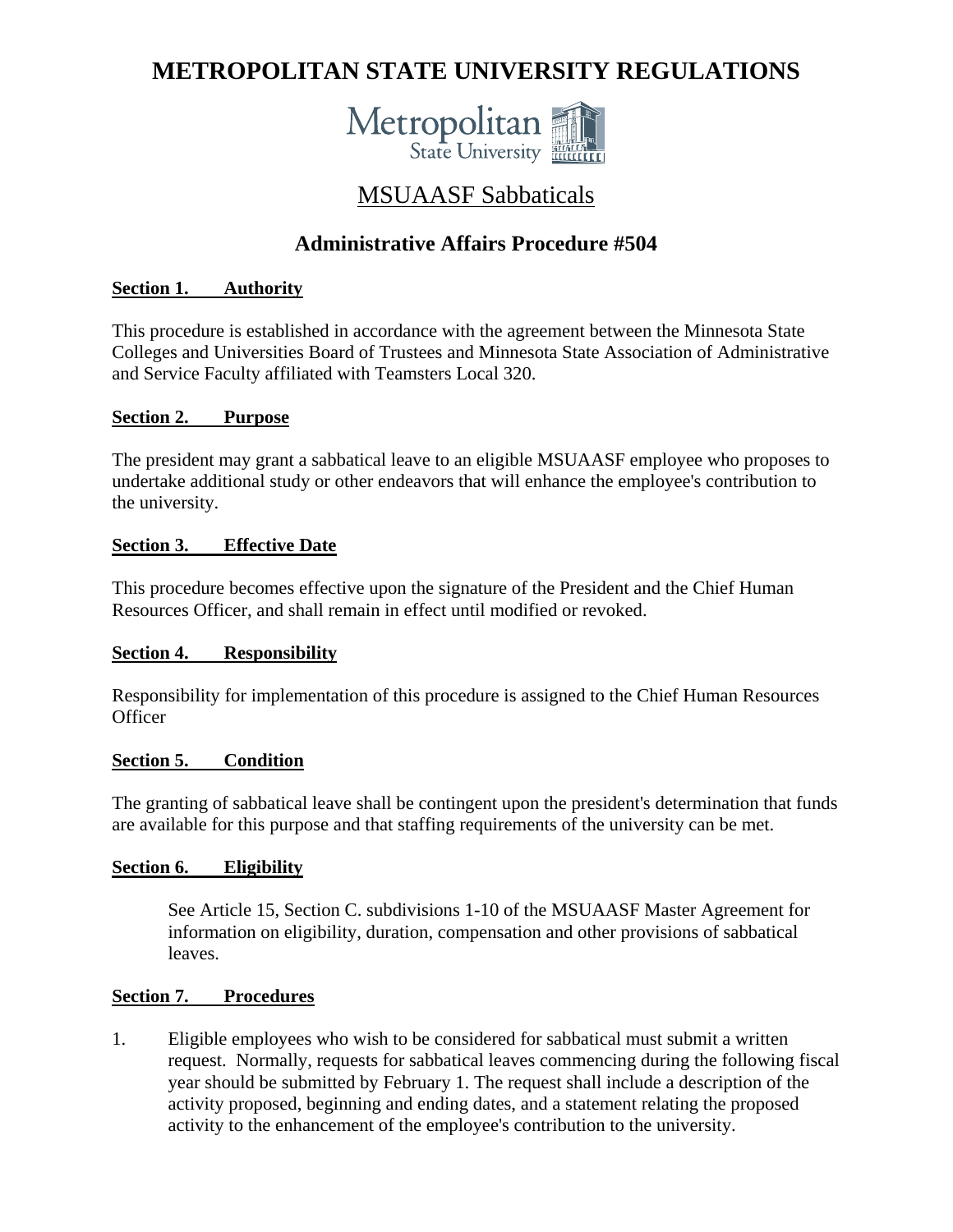- 2. The employee shall agree in writing to return to the university for at least one (1) year of service after completion of the sabbatical leave. In the event the employee fails to fulfill substantially the plan upon which he/she was granted a sabbatical leave, or fails to return to the university for one (1) year of service, the faculty member shall refund to the university such funds awarded during that sabbatical period, except in the case where a layoff prevents the employee from returning.
- 3. Employees on sabbatical leave may accept scholarships, fellowships, grants or employment during the sabbatical leave provided the scholarships, fellowships, grants or employment provide experience which serves the purpose of the sabbatical leave. The request for leave shall include a statement of anticipated compensation in accordance with this provision.
- 4. The request for leave shall be forwarded to the employee's supervisor. The supervisor shall forward the request with his/her recommendation to the appropriate Vice President. The vice president shall forward his/her recommendations to the president.
- 5. The decision to grant a sabbatical leave will be made by the president.
- 6. Final approval or denial of the leave will be made within thirty (30) days of receipt of the employee's written request. Where sabbatical leave is denied, reasons shall be communicated to the employee in writing.
- 7. Within thirty (30) days of return from a sabbatical, the employee must submit a written report to the Provost or appropriate Vice President, indicating what s/he accomplished on the sabbatical leave and how the accomplishment related to the written plan. A copy of the report is also submitted to Human Resources for placement in the employee's personnel file.

## **Section 8. Criteria for Review of Applications**

May include:

- 1. How the activity may strengthen the employee's present job-related skills, knowledge and attitudes or how it may contribute to a future duty or responsibility.
- 2. Development of skills and knowledge in areas needed by the university.
- 3. Past job performance in assigned duties.
- 4. Past recommendations for improvement of job performance.
- 5. Staffing needs of the university.
- 6. The nature of the activity proposed.
- 7. Previous experience and preparation for the proposed activity.
- 8. Other information about how the proposed endeavor will enhance the employee's contribution to the university.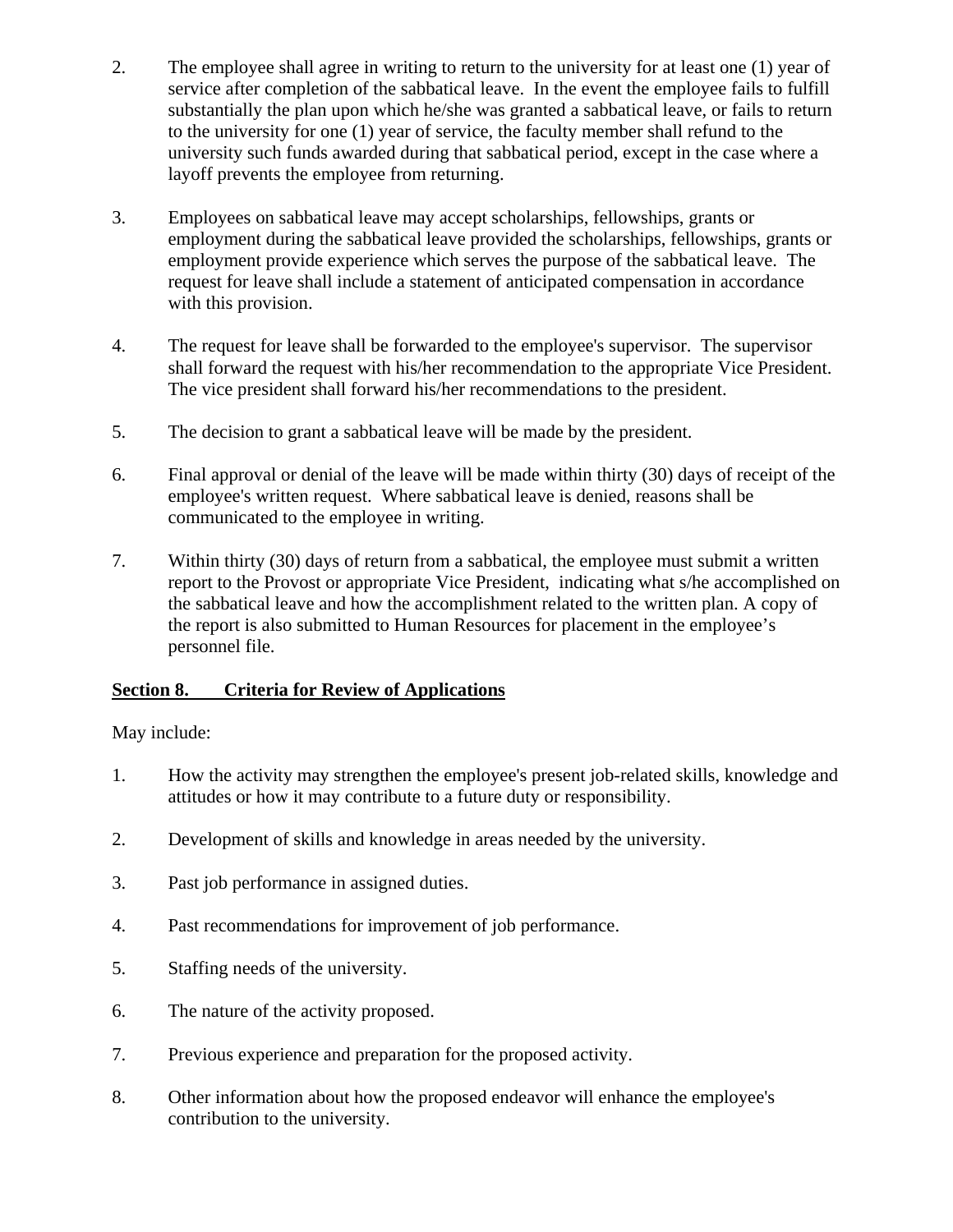#### **Section 9. Review**

This procedure shall be reviewed at least every three years or as needed to comply with provisions of the collective bargaining agreement.

#### **Section 8. Approval**

Issued on this 17th day of March 2014.

# \_\_\_\_\_\_**SUSAN RADDATZ**\_\_\_\_\_\_\_\_\_\_\_\_\_\_\_\_\_\_\_\_\_\_

Interim Chief Human Resources Officer

Sue In Hammersaile \_\_\_\_\_\_\_\_\_\_\_\_\_\_\_\_\_\_\_\_\_\_\_\_\_\_\_\_\_\_\_\_\_\_\_\_\_\_\_\_\_\_\_\_\_\_\_\_\_\_

President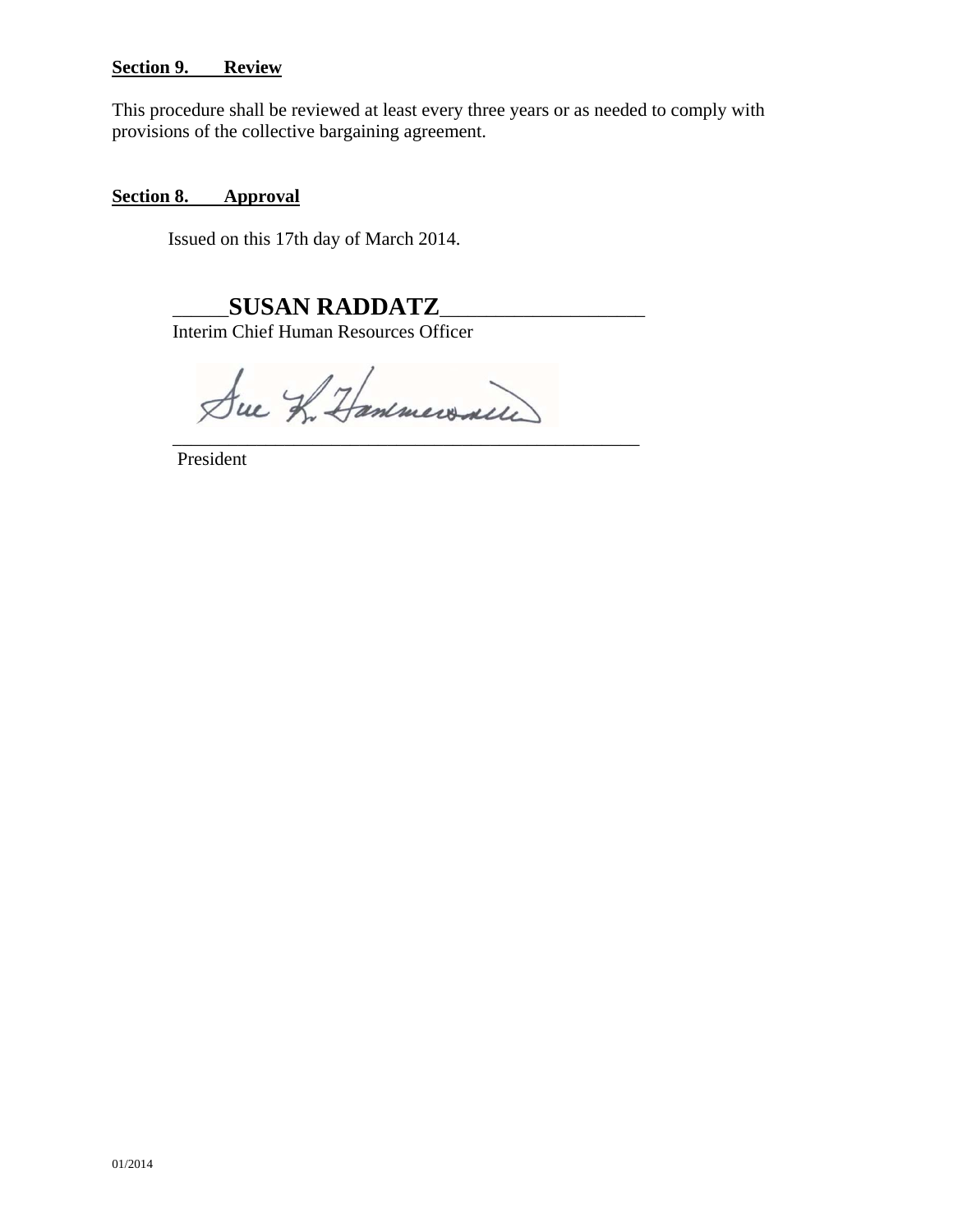# **METROPOLITAN STATE UNIVERSITY**

MSUAASF Sabbatical Leave Application (Refer to Administrative Affairs Procedure 504)

|                                 | Name: Name: Name: Name: Name: Name: Name: Name: Name: Name: Name: Name: Name: Name: Name: Name: Name: Name: Name: Name: Name: Name: Name: Name: Name: Name: Name: Name: Name: Name: Name: Name: Name: Name: Name: Name: Name:     |       |
|---------------------------------|-----------------------------------------------------------------------------------------------------------------------------------------------------------------------------------------------------------------------------------|-------|
|                                 |                                                                                                                                                                                                                                   |       |
|                                 |                                                                                                                                                                                                                                   |       |
|                                 | Years of Service at Metropolitan State, including current year:                                                                                                                                                                   |       |
| Length of Sabbatical Requested: |                                                                                                                                                                                                                                   |       |
|                                 | 4 months at full pay, beginning 20 and ending                                                                                                                                                                                     |       |
|                                 | months at 2/3rds pay, beginning $\_\_\_\_$ 20 $\_\_\$ and ending $\_\_\_\_$ 20 $\_\_\_\_\$ .<br>For part-time employees, the amount of sabbatical pay is adjusted prorata.)<br>Second sabbaticals are paid at 90% of base salary. |       |
|                                 | Sabbatical leave plan description must be completed on the reverse side.<br>Attach additional pages and relevant information as necessary.<br>,我们也不能在这里的时候,我们也不能在这里的时候,我们也不能会在这里的时候,我们也不能会在这里的时候,我们也不能会在这里的时候,我们也不能会在这里的时候,我们也不   |       |
| Approvals:                      |                                                                                                                                                                                                                                   |       |
|                                 | Supervisor: _________ Recommend _______ Do Not Recommend                                                                                                                                                                          |       |
| Date                            | Name                                                                                                                                                                                                                              | Title |
|                                 | Division Head: ______Recommend ________ Do Not Recommend                                                                                                                                                                          |       |
| Date                            | Name                                                                                                                                                                                                                              | Title |
| President:                      | Recommend<br>Do Not Recommend                                                                                                                                                                                                     |       |
| Date                            | Name                                                                                                                                                                                                                              | Title |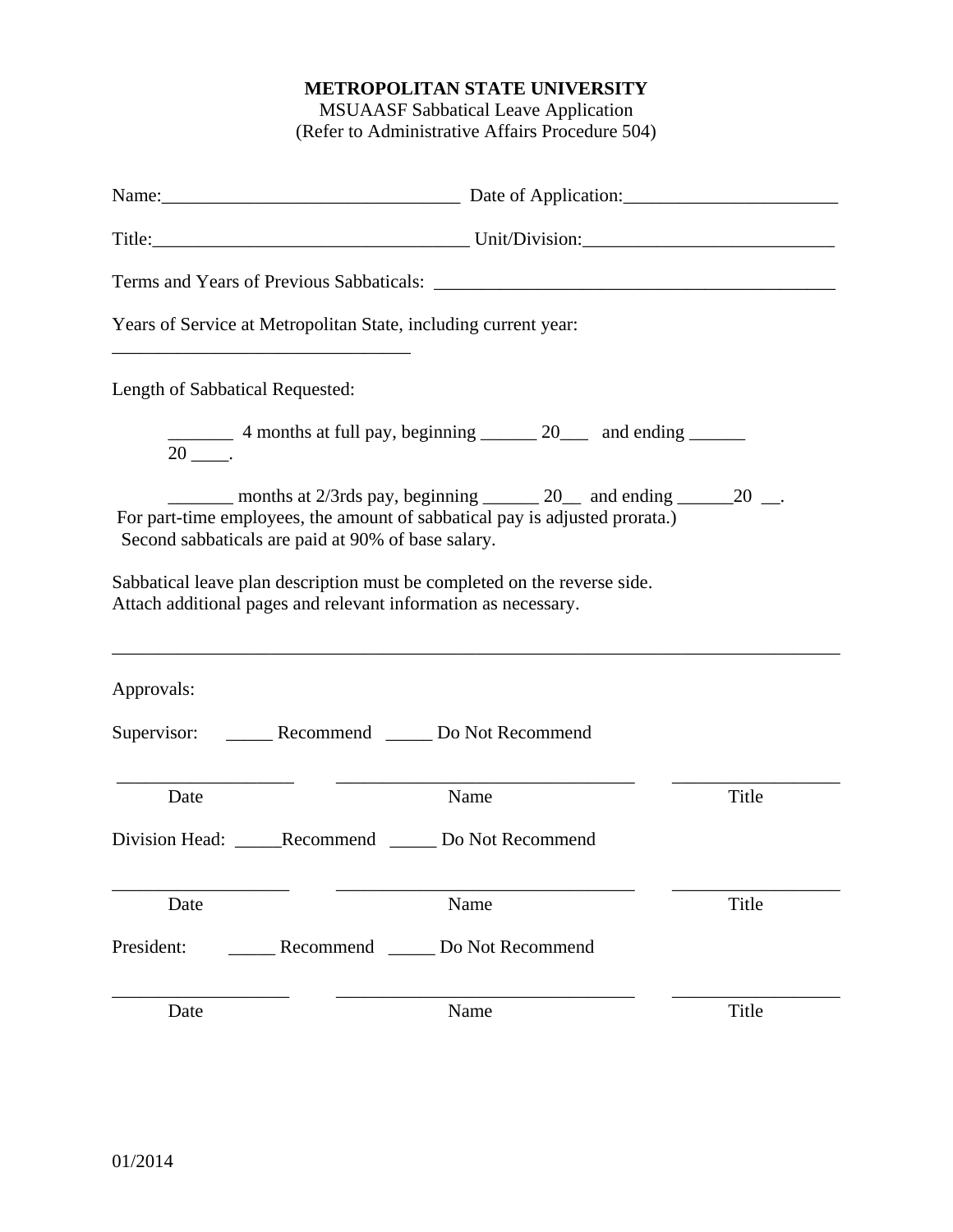## MSUAASF Sabbatical Plan

Applicant Name: \_\_\_\_\_\_\_\_\_\_\_\_\_\_\_\_\_\_\_\_\_\_\_\_\_\_\_\_\_\_\_\_\_\_\_\_\_\_\_\_\_\_\_\_\_\_\_\_\_\_\_\_\_\_\_\_\_\_\_\_\_\_

To the applicant: Describe your proposed sabbatical leave activity. Be as specific as possible, giving dates, locations and stating how the proposed activity will enhance your contribution to the university. Attach additional pages and relevant information as necessary.